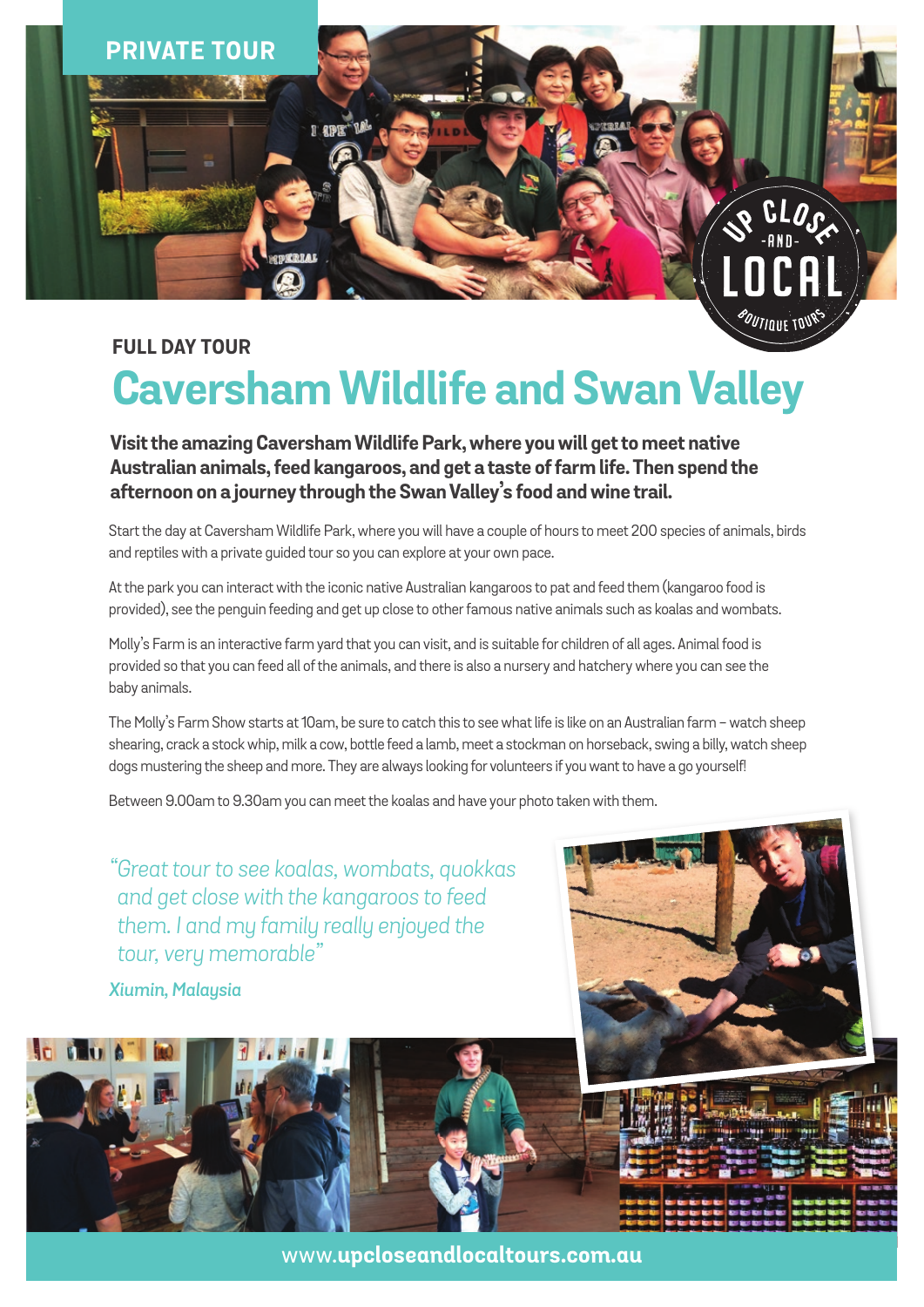

From there we will head to the Swan Valley, full of locally made food, wine and produce. Our first stop will be Mandoon Estate, one of the most prestigious and awarded wineries in the Swan Valley. We will begin with a wine tasting\* at their cellar door and then enjoy lunch in their brewery restaurant. **Lunch is included** in your tour price, you will have a selection of meals to choose from with a local beer, wine or soft drink included *(dietary requirements can be catered for)*. The beer and wine is made in-house from their onsite brewery and winery.

After lunch we will sample some of the produce the Swan Valley is famous for, starting at Western Australia's oldest chocolate company, Whistler Chocolate Company.

Then visit Mondo Nougat and Morish Nuts. Here there will be lots of sweet treats to sample and purchase, and you may even see nougat being made in the viewing area.

We will then stop in at the House of Honey, where you can sample lots of different types of local honey and there are many products available to purchase which are made using these honeys, including honey wine ('Mead').

Our next stop is the Cheese Barrel, where you can sample different cheeses and purchase some of the best local and international cheeses. *This can be changed to a tasting at Yahava Koffeeworks for those that don't eat cheese.*

We will finish your tasting journey at the famous Margaret River Chocolate Factory and Providore, where you can sample chocolates, jams, oil, wine and lots, lots more! There is also a café here with coffee, ice-cream, cakes etc available for purchase.

On our way back to Perth City we will drive through the historic town of Guildford, and if you wish we can stop in at a local fruit and vegetable market where you can purchase fresh produce grown on the farms in the area to take home or eat during your stay in Perth.

*\*For those that don't drink alcohol, wine tasting can be substituted for an alternative.*

**As this is a private tour for your group, it can be customised to suit your interests. If there is anything you would like to extend, remove or add please just let us know.**

## **optional extras for this tour:**

**Enjoy a beer tasting paddle with lunch for an additional \$15 AUD per person**



www.**upcloseandlocaltours.com.au**